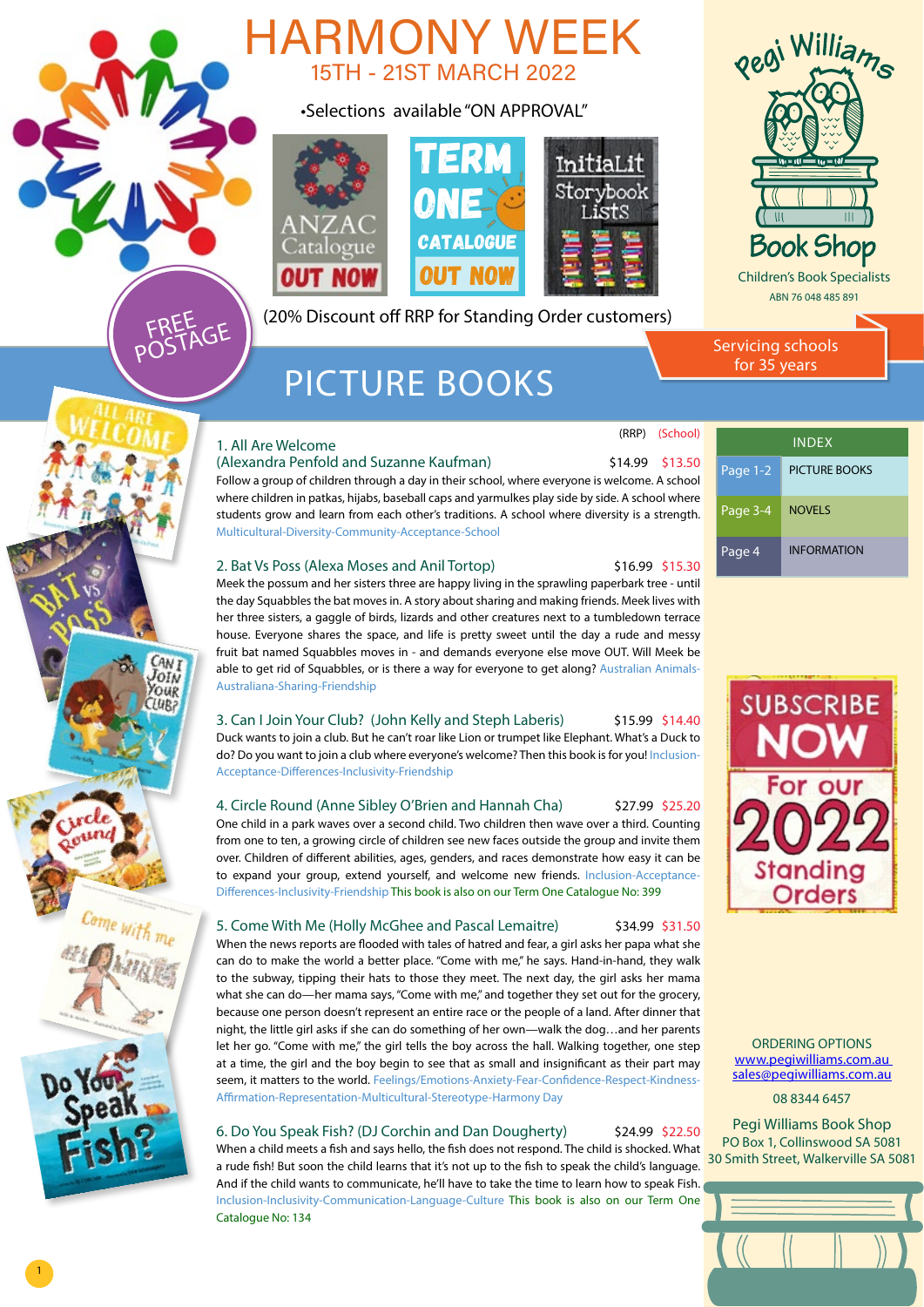# 7. Hello! A Counting Book Of Kindnesses (Hollis Kurman and Stephane-Yves Barroux) \$24.99 \$22.50

Unusual, highly original – a 1 to 10 counting book celebrating cultural diversity, and centred on themes of migration, refuge and inclusivity. What if a place got so scary that we had to run away? Hold my hand and count to ten – Together we'll make it better again! Feelings/Emotions-Kindness-Caring-Counting-Numbers-Diversity

# 8. Hello: One Magic Word Connects Us All (Viola Wang) 6 (1998) 515.99 \$14.40

Many years ago, when the world was still young, Nuwa was the only person on Earth. She was very happy playing with the fish and the birds, but she longed for someone she could talk to. Then one day, Nuwa found a way to create a friend. And when this new little person said, "Hello!", something magical began to happen . . . An uplifting story about the importance of communication, based on the Chinese creation myth. Communication-China-Culture-Myths This book is also on our Term One Catalogue No: 148

### 9. Hundred Thousand Welcomes, A (Mary Lee Donovan and Lian Chan) \$19.99 \$18.00

There are almost as many ways of making someone feel welcome as there are people on our planet. To welcome another is to give that person and yourself a chance at a new connection, a new friendship, and maybe even new eyes through which to view the world. Journey around the globe as A Hundred Thousand Welcomes introduces the word for "welcome" in fourteen languages to illuminate a universal message of hope and acceptance. Acceptance-Inclusivity-Friendship-Confidence-Empathy-Connectivity-Harmony Day This book is also on our Term One Catalogue No: 150

## 10. I'm Australian Too + Poster (Mem Fox and Ronojy Ghosh) \$19.99 \$18.00

I'm Australian! How about you? Many people from many places have come across the seas to make Australia their home. How Australian is that? From countries near and far, many have made their home in Australia, sharing it with the original inhabitants, and living in peace beneath the Southern Star. Multicultural-Harmony Day

# 11. It Takes a Village (Hillary Rodham Clinton and Marla Frazee) \$24.99 \$22.50

A heartwarming and universal story of how a community coming together can make a difference. All kinds of people working together, playing together, and living together makes their village a better place and many villages coming together can make a better world. Community-Connectivity-Acceptance-Harmony Day-Peace-Family Unit

# 12. Luli And The Language Of Tea (Andrea Wang and Hyewon Yum) \$24.99 \$22.50

When five-year-old Luli joins her new English as a Second Language class, the playroom is quiet. Luli can't speak English, neither can anyone else. That's when she has a brilliant idea to host a tea party and bring them all together. Luli removes her teapot, thermos, and teacups from her bag and calls out "Cha!" in her native Chinese. One by one, her classmates pipe up in recognition: in Russian, Hindi, Turkish, Persian, Arabic, and Spanish, Portuguese, and Swahili. Tea is a tasty language they all know well, and it gives them a chance to share and enjoy each other's company. When all the tea is gone and it's time for dessert, Luli gets to use her favorite English word, cookie! After that, the playroom isn't so quiet. Language-Communication-Culture DUE MARCHThis book is also on our Term One Catalogue No: 164

# 13. Mirror (Jeannie Baker) \$39.99 \$36.00

AM CLINTON

This innovative picture book comprises two stories designed to be read simultaneously - one from the left, the other from the right. Page by page, we experience a day in the lives of two boys and their families - one from inner city Sydney, Australia and the other from a small, remote village in Morocco, North Africa. These worlds couldn't be further apart, yet with the showing of the parallel lives of the two families, we see a simple truth. We see that in the context of strikingly different lifestyles, remotely different countries, landscapes, differences of clothing and all, the families are essentially the same. They care for each other, they need to belong, to be loved by their loved ones and be a part of their community. This simple truth is that even with all these differences we are all the same. We are the mirror of each other. Wordless Picture Book-Belonging-Connectivity-Culture-Heritage

# 14. My Two Blankets (Irena Kobald and Freya Blackwood) \$17.99 \$16.20

Cartwheel has arrived in a new country, and feels the loss of all she's ever known. She creates a safe place for herself under an 'old blanket' made out of memories and thoughts of home. As time goes on, Cartwheel begins to weave a new blanket, one of friendship and a renewed sense of belonging. It is different from the old blanket, but it is eventually just as warm and familiar. This beautiful tale about friendship and culture, paired with award-winning Freya Blackwood's stunning illustrations makes for the most exquisite book. Refugees and Migration-Harmony Day-Friendship-Culture

### 15. Peace (Miranda Paul and Esteli Meza) **\$29.99** \$27.00

From a hello and pronouncing your friend's name correctly to giving more than you take and saying I'm sorry, this simple concept book explores definitions of peace and actions small and big that foster it. An inspiring look at things we can all do to bring peace into our lives and world. Harmony-Empathy-Compassion-Kindness-Friendship-Peace-Harmony Day

# 16. Queen Celine (Matt Shanks) **\$16.99 \$15.30** \$16.99 \$15.30

2

Celine Beaufort is queen of what she is quite certain is the most beautiful rock pool in the world. It's perfect. And to make sure nothing ever changes, she decides to build a wall around it. Unfortunately, that turns out to be a royal mistake. As self-proclaimed ruler, it's up to Celine to right her wrong and restore her rock pool to its former glory, this time with everyone welcome. Environmental Issues-Sharing-Inclusion-Harmony Day

# 17. Room On Our Rock (Kate Temple and Terri Rose Baynton) \$19.99 \$18.00

Two seals are perched on a rock. When others need shelter, do they share it? Room on Our Rock celebrates the truth that there are two sides to every story. This clever picture book has one story that can be read two different ways. When read from front to back, the seals believe there is definitely no room on their rock for others. But when the book is read from back to front, the seals welcome others to shelter on their rock. A heartwarming story about sharing and compassion. Refugees and Migration-Acceptance-Welcome-Harmony Day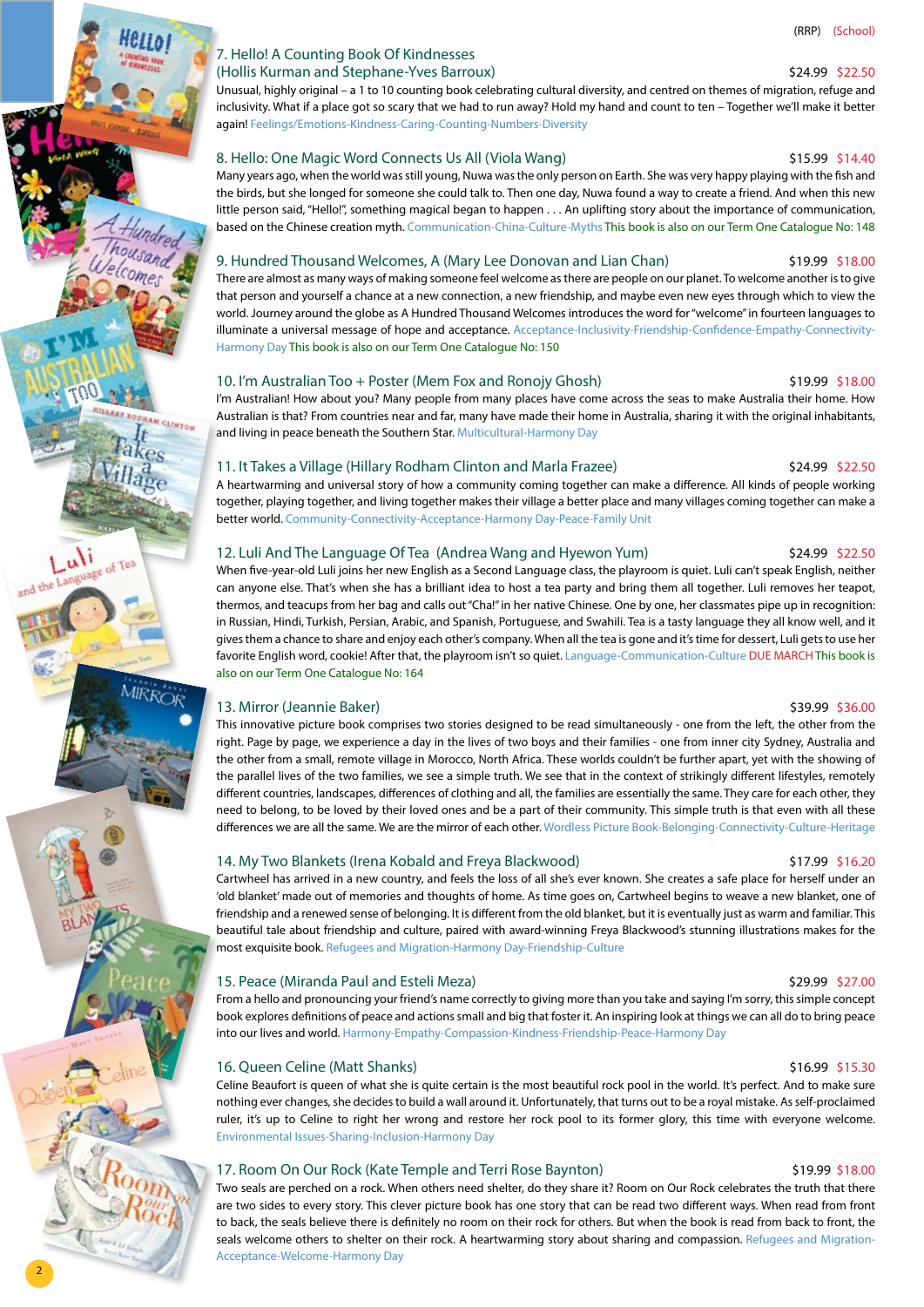(RRP) (School)

<span id="page-2-0"></span>18. Somebody's Land (Adam Goodes and David Hardy) **\$24.99 \$24.99 \$19.99** Somebody's Land is an invitation to connect with First Nations culture, to acknowledge the hurt of the past, and to join together as one community with a precious shared history as old as time. Adam Goodes and Ellie Laing's powerful words and David Hardy's pictures, full of life, invite children and their families to imagine themselves into Australia's past - to feel the richness of our First Nations' history, to acknowledge that our country was never terra nullius, and to understand what 'welcome to our country' really means. Aboriginal Studies-Culture-Identity-First Nations-Australian History-Harmony Day

# 19. Story Doctors (Boori Monty Pryor and Rita Sinclair) \$24.99 \$19.99

This is a book for everybody. Welcome! Take a seat! And listen carefully, because this story has a heartbeat. Can you feel it, there in your chest? Legendary storyteller Boori Monty Pryor invites us to travel with him from the first footsteps through 80,000+ years of strength, sickness, and immense possibility. From the very first stories and art, to dance, language, and connection with the land, Boori offers a powerful, beautiful, and deeply rich account of Australia's true history, drawing on a lifetime of wisdom, and on his generous instinct to teach and heal. Aboriginal Studies-Culture-Identity-First Nations-Australian History-Harmony Day-Country

# 20. Sorry Day (Coral Vass and Dub Leffler) **12.1200 \$17.99 \$16.20** \$17.99 \$16.20

In a time 'long ago and not so long ago' children were taken from their parents, their 'sorrow echoing across the land'. As the Prime Minister's speech unfolds Maggie is reunited with her mother. But the faces and memories of the stolen generation are all around them. Two stories entwine in this captivating retelling of the momentous day when the then Prime Minister of Australia, Kevin Rudd, acknowledged the sorrows of past and said 'Sorry' to the generation of children who were taken from their homes. Aboriginal Studies-Stolen Generation-Apology-Harmony Day-Reconcilliation

# 21. Under the Same Sky (Robert Vescio and Nicky Johnston) \$14.99 \$13.50

Two children on opposite sides of the world crave friendship. Is it possible to be friends across the miles? Under the Same Sky is a gorgeous picture book that features two children from diverse backgrounds. The book introduces children to the idea of a long distance friendship, cultural differences and very subtly hints at a child living in a country experiencing conflict. Friendship-Diversity-Hope

# 22. Wide Big World (Maxine Beneba Clarke and Isobel Knowles) **\$16.99 \$15.30** \$16.99 \$15.30

The story follows Izzy and Belle, two children at the same school. Initially, Izzy is confronted by Belle's skin because it is a different colour to her own. Belle, her teacher and her friends show Izzy that "difference is everywhere" and is part of what makes the world a special place. This leads them to make many discoveries about how beautiful those differences can be.

# 23. Year in Fleurville (Felicita Sala) \$27.99 \$22.39

A Year in Fleurville is a cookbook, a mini guide to gardening, and a picture book rolled into one, celebrating the joys of coming together and sharing the rich rewards of our gardens and kitchens. Gardening-Sustainability-Seasons-Community-Cooking-Recipes

# **NOVELS**

# 24.- 31. Aussie Kids (Various) \$12.99ea \$11.70ea

From a NSW Zoo to a Victorian lighthouse, or an outback sheep farm in WA to a beach in QLD, this junior fiction series celebrates stories about children living in unique places in every state in Australia. Eight characters, eight stories, eight authors and illustrators from all eight states and territories!

- 24. Meet Dooley On The Farm (Sally Odgers and Christina Booth) \*Tasmania
- 25. Meet Eve In The Outback (Raewyn Caisley and Karen Blair) \*Western Australia
- 26. Meet Katie At The Beach (Rebecca Johnson and Lucia Masciullo) \*Queensland

27. Meet Matilda At The Festival (Jacqueline De Rose-Ahern and Tania McCartney) \*Australian Capital **Territory** 

28. Meet Mia By The Jetty (Janeen Brian and Danny Snell) \*South Australia

29. Meet Sam At The Mangrove Creek (Paul Seden and Brenton McKenna) \*Northern Territory

- 30. Meet Taj At The Lighthouse (Maxine Beneba Clarke and Nicki Greenberg) \*Victoria
- 31. Meet Zoe And Zac At The Zoo (Belinda Murrell and David Hardy) \*New South Wales

# 32. Dear Greta (Yvette Poshoglian) \$16.99 13.59

3

A heartfelt story about making change happen in your own little corner of the world, from one of Australia's top-selling children's authors. A contemporary middle grade story with heart that touches on family, cultural traditions, sisters, Harmony Day, friendships, collaborating and finding solutions to problems. Friendship-Family-Culture-Harmony Day-Community-Empathy-Environmental Issues-Illness Age 10+ This book is also on our Term One Catalogue No: 7